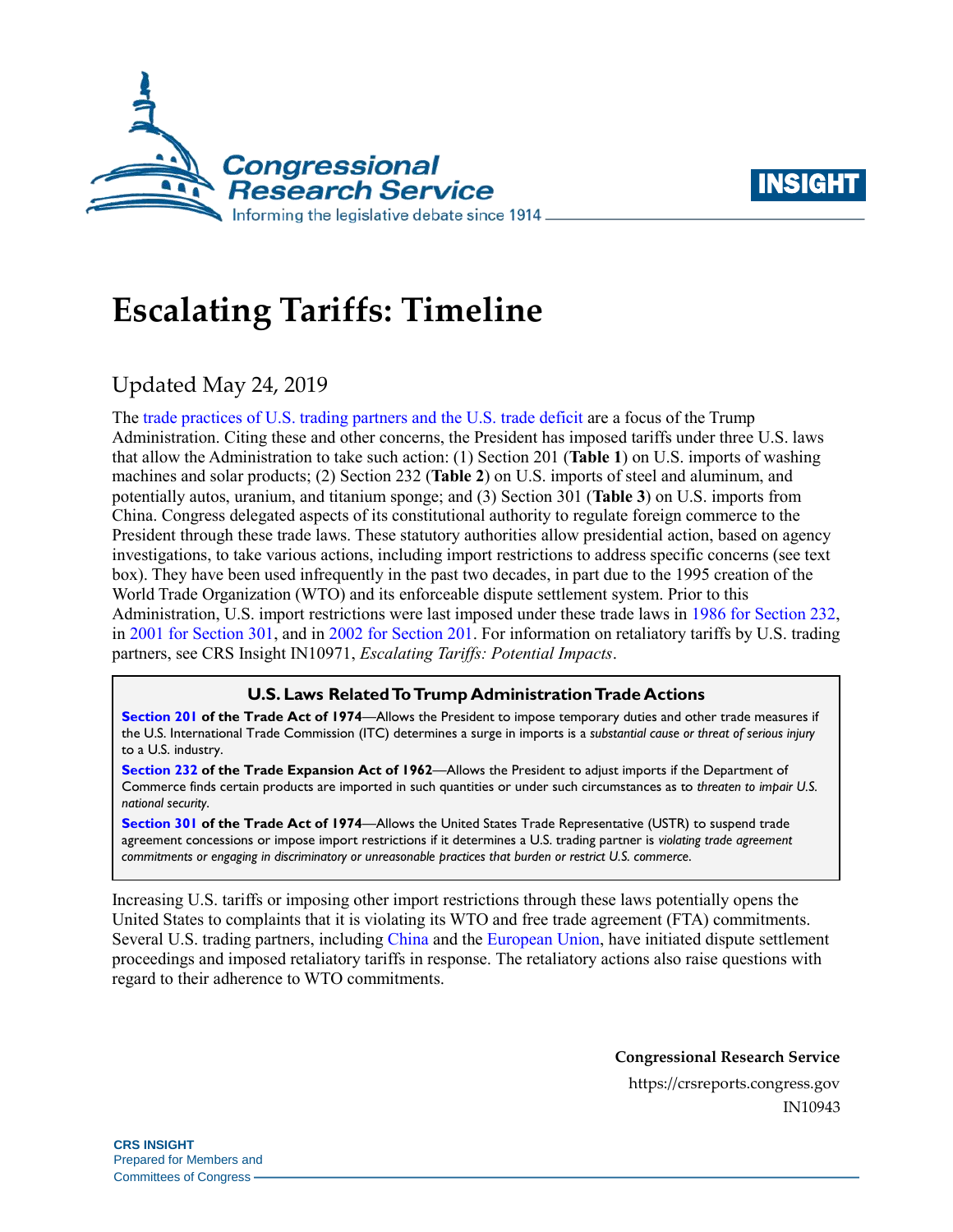# **Timeline and Status of U.S. Trade Actions**

The tables below provide a timeline of key events related to each trade action. In addition to tariffs, the President has imposed quotas, or quantitative limits on U.S. imports of certain goods from specified countries, as well as tariff-rate quotas (TRQs), for which one tariff applies up to a specific quantity of imports and a higher tariff applies above that threshold.

|  |  |  |  |  |  | Table 1. Section 201 Global Safeguard Investigations |
|--|--|--|--|--|--|------------------------------------------------------|
|--|--|--|--|--|--|------------------------------------------------------|

<span id="page-1-0"></span>

|                                   | 5/17/2017-U.S. industry petition initiates ITC injury investigation on solar cells/modules.<br>$\bullet$                                                                                                                                                          |  |  |  |  |
|-----------------------------------|-------------------------------------------------------------------------------------------------------------------------------------------------------------------------------------------------------------------------------------------------------------------|--|--|--|--|
|                                   | 6/5/2017-U.S. industry petition initiates ITC injury investigation on large residential<br>$\bullet$<br>washers.                                                                                                                                                  |  |  |  |  |
|                                   | 9/22/2017—ITC makes affirmative solar cells/modules injury determination.<br>$\bullet$                                                                                                                                                                            |  |  |  |  |
|                                   | 10/5/2017—ITC makes affirmative large residential washers injury determination.<br>$\bullet$                                                                                                                                                                      |  |  |  |  |
| <b>Key Dates</b>                  | 11/13/2017—ITC submits report and recommended action on solar cells/modules to<br>$\bullet$<br>President.                                                                                                                                                         |  |  |  |  |
|                                   | 12/4/2017-ITC submits report and recommended action on large residential washers to<br>$\bullet$<br>President.                                                                                                                                                    |  |  |  |  |
|                                   | 1/23/2018—President proclaims actions on solar cells/modules and large residential washers,<br>$\bullet$<br>effective February 7, 2018.                                                                                                                           |  |  |  |  |
|                                   | Solar Cells: 4-year TRQ with 30% above quota tariff, descending 5% annually.                                                                                                                                                                                      |  |  |  |  |
|                                   | <b>Solar Modules: 4-year 30% tariff, descending 5% annually.</b>                                                                                                                                                                                                  |  |  |  |  |
| U.S. Import<br><b>Restriction</b> | <b>Large Residential Washers:</b> 3-year TRQ, 20% in quota tariff descending 2% annually, 50%<br>above quota tariff descending 5% annually.                                                                                                                       |  |  |  |  |
|                                   | Large Residential Washer Parts: 3-year TRQ, 50% above quota tariff, descending 5%<br>annually.                                                                                                                                                                    |  |  |  |  |
| <b>Countries Affected</b>         | Canada excluded from the duties on washers. Certain developing countries excluded if they<br>account for less than 3% individually or 9% collectively of U.S. imports of solar cells or large<br>residential washers, respectively. All other countries included. |  |  |  |  |
| <b>Current Status</b>             | <b>Effective February 7, 2018.</b>                                                                                                                                                                                                                                |  |  |  |  |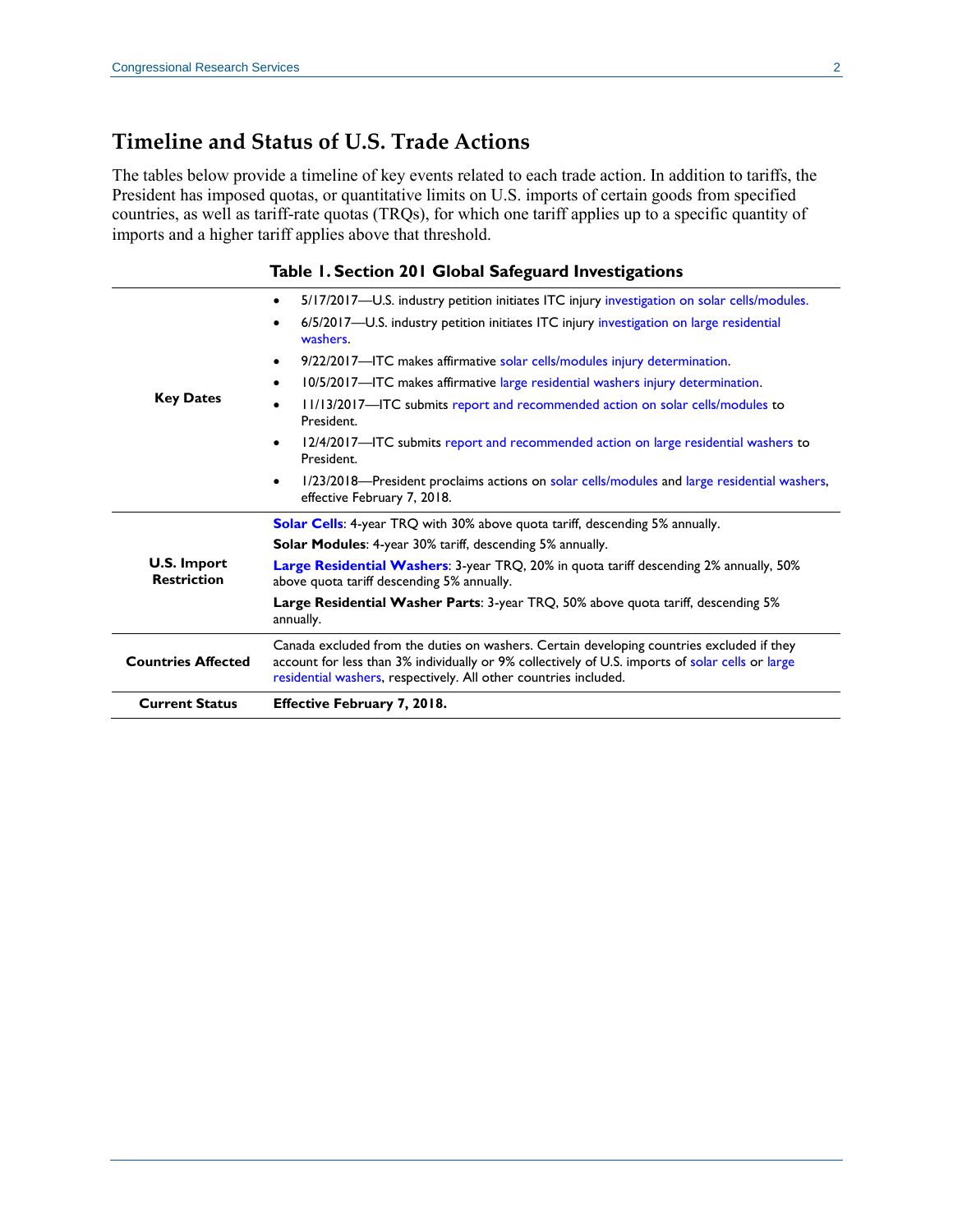#### <span id="page-2-0"></span>**Table 2. Section 232 Steel, Aluminum, Auto, Uranium, and Titanium Sponge Investigations**

|                                   | 4/2017—Commerce self-initiates investigations on U.S. steel (4/19) and aluminum (4/26)<br>imports.                                                                                                                                   |  |  |  |  |
|-----------------------------------|--------------------------------------------------------------------------------------------------------------------------------------------------------------------------------------------------------------------------------------|--|--|--|--|
|                                   | 1/2018—Commerce submits steel (1/11) and aluminum (1/17) investigation findings and<br>$\bullet$<br>recommendations to President.                                                                                                    |  |  |  |  |
|                                   | 3/23/2018—United States imposes steel and aluminum duties. Temporary exemptions to<br>$\bullet$<br>May I in place for certain U.S. security partners (later extended to June 1).                                                     |  |  |  |  |
|                                   | 4/30/2018-President permanently exempts South Korea from steel duties, based on a<br>$\bullet$<br>quota arrangement.                                                                                                                 |  |  |  |  |
|                                   | 5/23/2018—Commerce self-initiates investigation on U.S. motor vehicle and parts imports.<br>$\bullet$                                                                                                                                |  |  |  |  |
|                                   | 5/31/2018-President permanently exempts Argentina and Brazil from steel duties, and<br>$\bullet$<br>Argentina from aluminum duties, based on quota arrangements. Australia permanently<br>exempted from both duties without a quota. |  |  |  |  |
| <b>Key Dates</b>                  | 7/18/2018-Commerce initiates investigation on U.S. uranium imports based on industry<br>$\bullet$<br>petition.                                                                                                                       |  |  |  |  |
|                                   | 2/17/2019—Commerce submits motor vehicle and parts investigation findings and<br>$\bullet$<br>recommendations to President.                                                                                                          |  |  |  |  |
|                                   | 3/4/2019—Commerce initiates investigation on U.S. titanium sponge imports based on<br>$\bullet$<br>industry petition.                                                                                                                |  |  |  |  |
|                                   | 4/16/2019—Commerce submits uranium investigation findings and recommendations to<br>٠<br>President.                                                                                                                                  |  |  |  |  |
|                                   | 5/17/2019—President proclaims motor vehicle and parts imports a national security threat<br>$\bullet$<br>and directs USTR to negotiate with European Union (EU), Japan, and others to resolve<br>threat.                             |  |  |  |  |
|                                   | 5/19/2019—President exempts Canada and Mexico from steel and aluminum duties. Canada,<br>Mexico, and United States announce process for re-instating tariffs should imports surge.                                                   |  |  |  |  |
|                                   | <b>Aluminum:</b> 10% tariffs on specified list of aluminum imports, effective indefinitely.                                                                                                                                          |  |  |  |  |
| U.S. Import<br><b>Restriction</b> | Steel: 25% tariffs on specified list of steel imports, effective indefinitely.                                                                                                                                                       |  |  |  |  |
|                                   | Autos and Parts: No tariffs currently in effect, pending negotiations.                                                                                                                                                               |  |  |  |  |
|                                   | Aluminum: Argentina,* Australia, Canada, and Mexico exempted. All other countries included.                                                                                                                                          |  |  |  |  |
| <b>Countries Affected</b>         | Steel: Argentina,* Australia, Brazil,* Canada, Mexico, and South Korea* exempted. All other<br>countries included.                                                                                                                   |  |  |  |  |
|                                   | Autos and Parts: EU, Japan, and other countries "deemed necessary" targeted for negotiations.                                                                                                                                        |  |  |  |  |
|                                   | $(*)$ Quantitative import restrictions imposed in place of tariffs.                                                                                                                                                                  |  |  |  |  |
|                                   | <b>Aluminum:</b> Tariffs effective March 23, 2018.                                                                                                                                                                                   |  |  |  |  |
|                                   | <b>Steel:</b> Tariffs effective March 23, 2018.                                                                                                                                                                                      |  |  |  |  |
| <b>Current Status</b>             | Autos and Parts: National security threat declared. Negotiations to resolve threat ongoing.                                                                                                                                          |  |  |  |  |
|                                   | Uranium: Investigation completed. Determination on national security threat pending.                                                                                                                                                 |  |  |  |  |
|                                   | Titanium Sponge: Investigation ongoing. Determination on national security threat pending.                                                                                                                                           |  |  |  |  |
|                                   | (Retaliation also in effect, see CRS Insight IN10971, Escalating Tariffs: Potential Impacts.)                                                                                                                                        |  |  |  |  |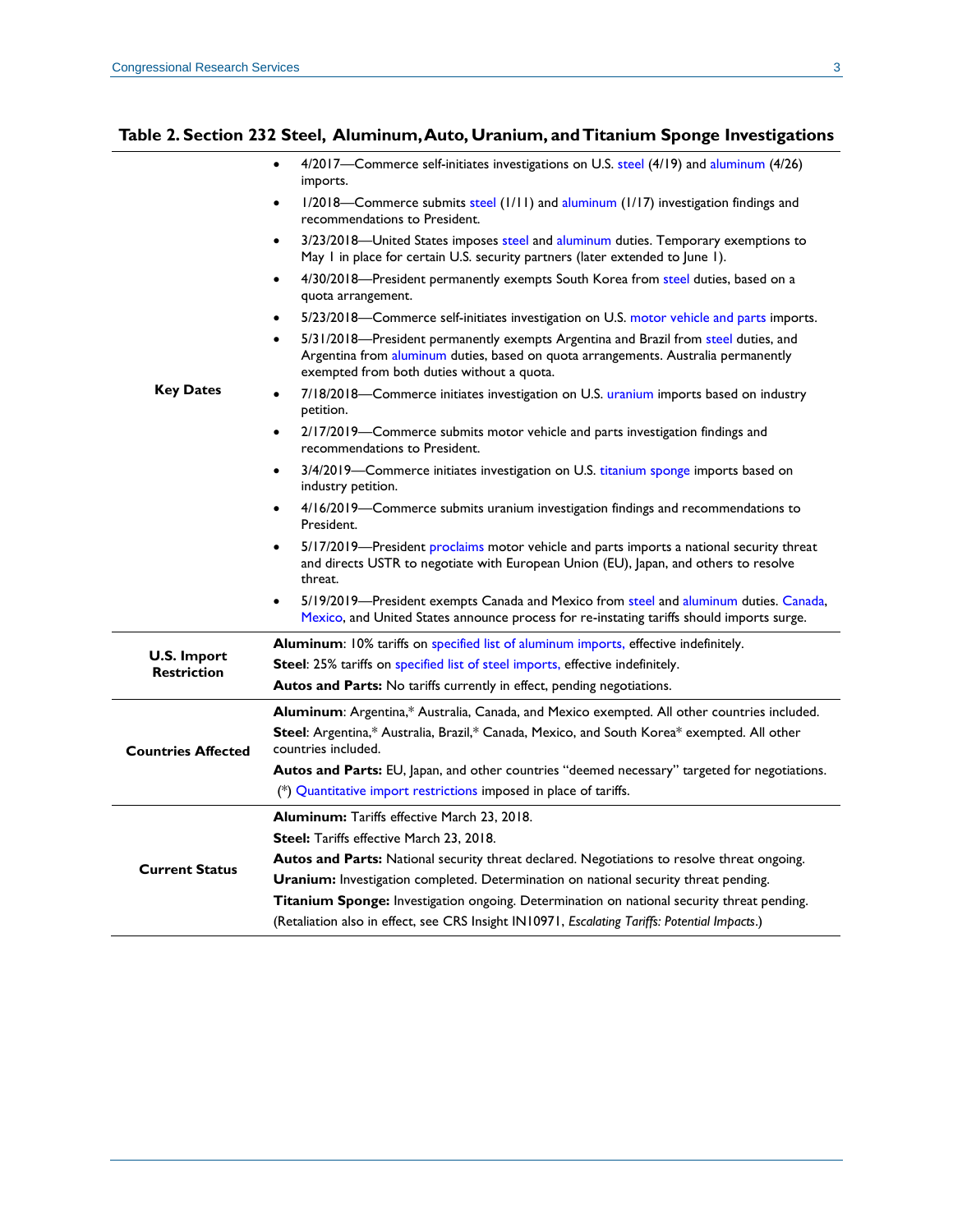### **Table 3. Section 301 Investigation of China's IP and Innovation Policies**

<span id="page-3-0"></span>

|                           | 8/14/2017—President directs USTR to consider investigation on China's laws, policies,<br>$\bullet$<br>practices, or actions affecting U.S. intellectual property and forced technology transfers.                                                                                                                                                                                                                                                                  |  |  |  |  |
|---------------------------|--------------------------------------------------------------------------------------------------------------------------------------------------------------------------------------------------------------------------------------------------------------------------------------------------------------------------------------------------------------------------------------------------------------------------------------------------------------------|--|--|--|--|
|                           | 3/22/2018-USTR releases Section 301 report and finds that China's policies are<br>"unreasonable or discriminatory, and burden or restrict U.S. commerce." President signs<br>memorandum proposing to: (1) implement tariffs on certain Chinese imports; (2) initiate a<br>WTO dispute settlement case against China's discriminatory technology licensing; and (3)<br>propose new investment restrictions on Chinese efforts to acquire sensitive U.S. technology. |  |  |  |  |
|                           | 4/6/2018-USTR publishes proposed list of products to be subject to additional 25% tariff.<br>$\bullet$                                                                                                                                                                                                                                                                                                                                                             |  |  |  |  |
|                           | 5/19/2018-United States and China release joint statement as initial negotiations held to<br>$\bullet$<br>resolve U.S. concerns.                                                                                                                                                                                                                                                                                                                                   |  |  |  |  |
|                           | 5/29/2018—President announces U.S. plan to proceed with Section 301 actions, including<br>25% tariff on \$50 billion of U.S. imports.                                                                                                                                                                                                                                                                                                                              |  |  |  |  |
| <b>Key Dates</b>          | 6/15/2018-USTR releases two-stage plan to impose 25% tariffs on approximately \$50<br>$\bullet$<br>billion of Chinese imports.                                                                                                                                                                                                                                                                                                                                     |  |  |  |  |
|                           | 6/18/2018—President directs USTR to propose additional list of imports (stage 3) valued at<br>$\bullet$<br>\$200 billion to be subject to 10% tariff if China retaliates against Section 301 tariffs.                                                                                                                                                                                                                                                              |  |  |  |  |
|                           | 7/6/2018—United States imposes stage 1 tariffs (25% tariff on \$34 billion of U.S. imports).<br>$\bullet$                                                                                                                                                                                                                                                                                                                                                          |  |  |  |  |
|                           | 8/23/2018—United States imposes stage 2 tariffs (25% tariff on \$16 billion of U.S. imports).<br>$\bullet$                                                                                                                                                                                                                                                                                                                                                         |  |  |  |  |
|                           | 9/24/2018-In response to Chinese retaliatory tariffs, United States imposes stage 3 tariffs<br>$\bullet$<br>(10% tariffs on \$200 billion of U.S. imports to increase to 25% on January 1, 2019).                                                                                                                                                                                                                                                                  |  |  |  |  |
|                           | 12/1/2019—President announces new negotiations with China to resolve U.S. concerns and<br>$\bullet$<br>declares stage 3 tariffs will remain at 10%.                                                                                                                                                                                                                                                                                                                |  |  |  |  |
|                           | 5/5/2019—President tweets negotiations are moving too slowly, and plans to increase stage<br>$\bullet$<br>3 tariffs to 25% and to prepare tariffs on remaining Chinese imports (stage 4).                                                                                                                                                                                                                                                                          |  |  |  |  |
|                           | 5/10/2019—United States imposes stage 3 tariff increase to 25%.<br>$\bullet$                                                                                                                                                                                                                                                                                                                                                                                       |  |  |  |  |
|                           | 5/17/2019-USTR publishes proposed stage 4 tariff list (25% tariff on \$300 billion of U.S.<br>$\bullet$<br>imports).                                                                                                                                                                                                                                                                                                                                               |  |  |  |  |
|                           | Stage I-25% import tariff on 818 U.S. imports (final, approx. \$34 billion).                                                                                                                                                                                                                                                                                                                                                                                       |  |  |  |  |
| <b>U.S. Import</b>        | Stage 2-25% import tariff on 279 U.S. imports (final, approx. \$16 billion).                                                                                                                                                                                                                                                                                                                                                                                       |  |  |  |  |
| <b>Restriction</b>        | Stage 3-10% import tariff increased to 25% on 5,733 U.S. imports (final, approx. \$200 billion).                                                                                                                                                                                                                                                                                                                                                                   |  |  |  |  |
|                           | Stage 4-25% import tariff on 3,812 U.S. imports (proposed, approx. \$300 billion).                                                                                                                                                                                                                                                                                                                                                                                 |  |  |  |  |
| <b>Countries Affected</b> | China                                                                                                                                                                                                                                                                                                                                                                                                                                                              |  |  |  |  |
|                           | Stage I-Effective July 6, 2018.                                                                                                                                                                                                                                                                                                                                                                                                                                    |  |  |  |  |
|                           | Stage 2-Effective August 23, 2018.                                                                                                                                                                                                                                                                                                                                                                                                                                 |  |  |  |  |
| <b>Current Status</b>     | Stage 3-Effective September 24, 2018 (10%), May 10, 2019 (25%).                                                                                                                                                                                                                                                                                                                                                                                                    |  |  |  |  |
|                           | Stage 4-Proposed.                                                                                                                                                                                                                                                                                                                                                                                                                                                  |  |  |  |  |
|                           | (Retaliation also in effect, see CRS Insight IN10971, Escalating Tariffs: Potential Impacts.)                                                                                                                                                                                                                                                                                                                                                                      |  |  |  |  |